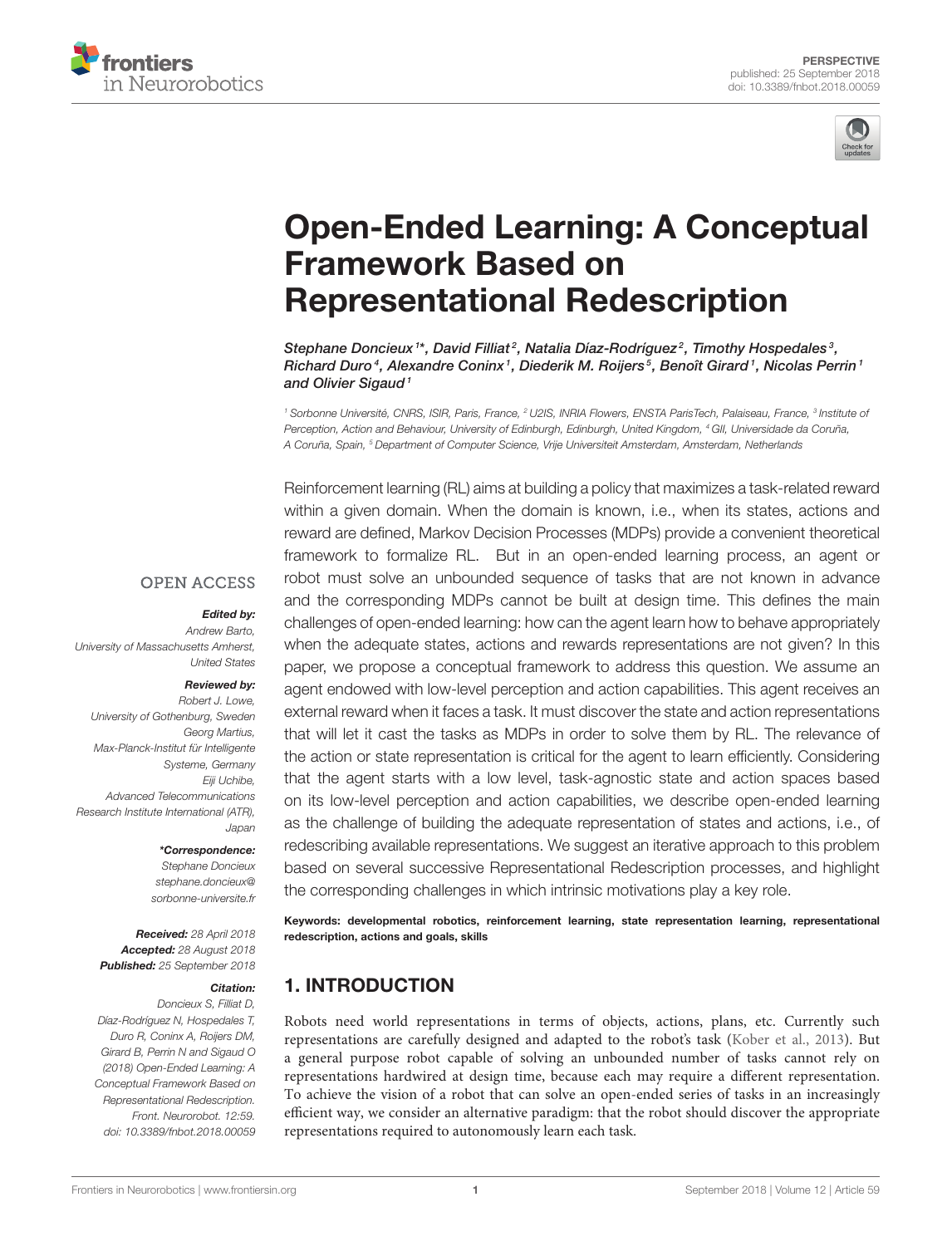Representational redescription is the ability to discover new representations based on existing ones. It is a key ability of human intelligence [\(Karmiloff-Smith, 1995\)](#page-5-1) that remains a challenge in robotics [\(Oudeyer, 2015\)](#page-5-2). In this paper, we propose a unifying conceptual framework for addressing it. We assume an agent endowed with low-level perception and action capabilities which receives external rewards when it faces a task. We also assume the agent is endowed with reinforcement learning (RL) capabilities efficient enough to let it learn to solve a task when cast as a Markov Decision Process (MDP). From these assumptions, the main challenge in our framework is determining how an agent can discover the state and action representations that let it cast tasks as MDPs, before solving them by RL [\(Zimmer and Doncieux,](#page-5-3) [2018\)](#page-5-3).

In MDPs, states and actions are primitive components considered given, and they are generally defined by the human designer having a particular task and domain in mind (see **[Figure 1](#page-2-0)**). To make a step toward openended learning, we propose a conceptual framework for representational redescription processes based on a formal definition of states and actions. Then we highlight the challenges it raises, notably in terms of intrinsic motivations.

## 2. THE REPRESENTATIONAL REDESCRIPTION APPROACH

Our Representational Redescription approach is depicted in **[Figure 2](#page-3-0)**. We consider an agent endowed with low-level perception and action capabilities, and which faces an openended sequence of tasks. The agent receives some external rewards from these tasks. The problem for this agent is to determine how to use this reward to learn the corresponding task. In an MDP, an RL algorithm explores the possible outcomes of an action when executed in a particular state. As pointed out by [Kober et al. \(2013\)](#page-5-0), there is a need to appropriately define the state and action spaces for an efficient learning process. To do so, the possible alternatives are either to rely on a single generic state and action space or to build them on-the-fly when required. In this work, we do the latter and make the following assumptions:

ASSUMPTION 1. A single state and action space cannot efficiently represent all the decision processes required to solve the tasks an open-ended learning system will be confronted to. To solve the task k defined through a reward value  $r_k(t)$ , the agent needs to build an MDP  $M_k$ .

ASSUMPTION 2. An open-ended learning process needs to build these MDPs on-the-fly.

ASSUMPTION 3. The agent is endowed with some RL algorithms to allow it to learn to solve the task, once the underlying MDP has been fully defined.

# 3. CONCEPTUAL FRAMEWORK AND BASIC DEFINITIONS

## 3.1. Markov Decision Processes

Decisions in robotics can be modeled with MDPs using  $\langle S_k, A_k, p_k, R_k \rangle$ , where k is a task identifier<sup>[1](#page-1-0)</sup>,  $S_k$  is the state space,  $A_k$  is the action space,  $p_k : S_k \times A_k \times S_k \rightarrow \mathbb{R}$  is a transition function, where  $p_k(s_t, a_t, s_{t+1})$  gives the probability to reach  $s_{t+1}$  from  $s_t$  after having applied action  $a_t$  and  $R_k: S_k \to \mathbb{R}$ is the reward function. A policy  $\pi_k : S_k \to A_k$  is a process that determines which action to apply in any state.

In the proposed framework, the observed reward  $r_k(t)$  is distinguished from the reward function of the MDP  $R_k(t)$ . The agent may not know to what state the observed reward  $r_k(t)$ can be associated. It is actually part of the proposed openended learning framework to interpret observed rewards and associate them to states in order to build the reward function  $R_k(t)$  required to learn how to maximize them.

The notations used here have been intentionally kept as simple as possible. This framework can be easily extended to more complex cases, including semi-MDPs, stochastic policies or other definitions of the reward function.

## 3.2. States

DEFINITION 1. A state is a description of a robot context that respects the constraints of its decision process.

Following [\(Lesort et al., 2018\)](#page-5-4), a good state representation should be (1) Markovian (i.e., the current state summarizes all the necessary information to choose an action), (2) able to represent the robot context well enough for policy improvement, (3) able to generalize the learned value-function to unseen states with similar features, and (4), low dimensional for efficient estimation [\(Böhmer et al., 2015\)](#page-5-5). State representation learning approaches learn low dimensional representations without direct supervision, i.e., exploiting sequences of observations, actions, rewards and generic learning objectives [\(Lesort et al., 2018\)](#page-5-4).

To bootstrap the open-ended learning process, we define  $S_0$  as the state space containing the set of possible sensorimotor values. This first state space may not be low dimensional, Markovian, or structured enough for efficient exploration, thus motivating the search for better adapted state spaces.

# 3.3. Reward Functions and Goals

A reward function may contain different kinds of information: an indication of success in fulfilling a Human user defined task, or in reaching an autonomously defined action goal (see next section). It may also contain guidance to help reach the goal (reward shaping).

Besides reward functions defined in R, the proposed framework requires, for the description of actions, the definition of boolean reward functions that will be called goal functions:

<span id="page-1-0"></span> $^{\rm 1}{\rm A}$  single state and action space can be used for several tasks and a single task could be associated to multiple representations, but we use this notation to highlight the dependency between tasks and MDPs that is central to this framework.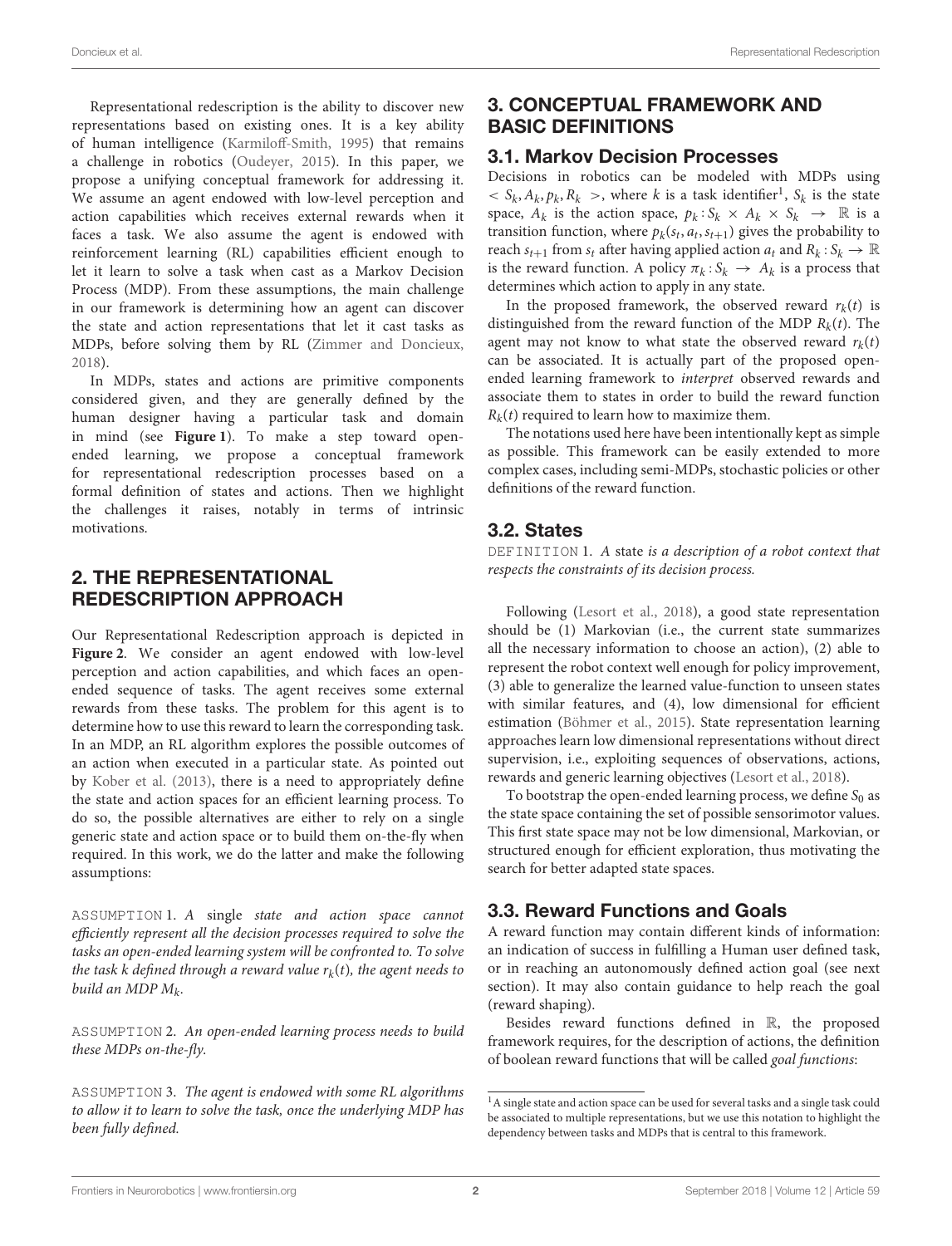

<span id="page-2-0"></span>DEFINITION 2. A goal function, denoted  $\hat{R}$ , does not contain any shaping term and tells whether the goal associated to this reward function is achieved or not.

A goal function is a specific reward function aimed at defining the notion of success or failure required for action definition. The task to solve does not need to be described with such a boolean function.

DEFINITION 3. Goal states are states s for which  $\hat{R}(s) = True$ .

#### 3.4. Actions

In the proposed framework, actions are not systematically predefined, but can be built on-the-fly. The design of the corresponding algorithms requires to define what an action actually is. The proposed definition relies on the notion of goal function to add a purpose to a policy. Actions are framed within different abstraction levels depending on the granularity of the policy, as in the options framework [\(Sutton et al., 1999\)](#page-5-6). Actions are one of the main components of an MDP. An MDP  $M_k$  needs an action space  $A_k$ .  $A_k$  is an action space defined at an abstraction level k. It relies on policies of level  $k-1$ , defined in an MDP  $k-1$ . They can be used to build policies at the level  $k$  that can, in turn, be used to build new actions for another MDP at the level  $k + 1$ .

DEFINITION 4. Actions  $a \in A_k$  are the primitives of MDP  $M_k$ . An action a is a policy  $\pi$  relying on actions available at a lower level

and built to reach a goal state associated to a goal function  $\hat{R}$ . The action succeeds if the trajectory of the robot controlled by this policy converges to a goal state of  $\hat{R}$ ; otherwise, it fails. An action is then fully defined by the triplet:  $\{\pi, \hat{R}, t_{max}\}$  where  $t_{max}$  is the maximum amount of time after which the action is considered failed if no goal state is reached.

If the level on top of which an MDP  $M_k$  is built is, itself, an MDP, actions  $a \in A_k$  can be considered as macro-actions or options.

The goal state of an action is frequently defined relative to a particular initial state  $s_{init}$ , where  $s_{init}$  is the state of the agent when the action is triggered, e.g., "Turning 90deg" or "moving forward 1m."

The definition of an action is hierarchically recurrent: an action  $a_k$  relies on a policy  $\pi$  that also relies on a set of lower level actions  $\{a_l, l < k\}$ . To stop the recurrence, a specific set of actions  $A_0$  is defined, that corresponds to the lowest level accessible by the robot, i.e., motor commands. They are also actions, as motor commands always have a goal (reaching a particular velocity or position, for instance) that a low-level control process aims at reaching and eventually staying at. As suggested by [Harutyunyan](#page-5-7) [\(2018,](#page-5-7) Chapter 5), we assert that it may not be necessary, or even desirable, to have the same time-scale and discounting for lower and higher level actions.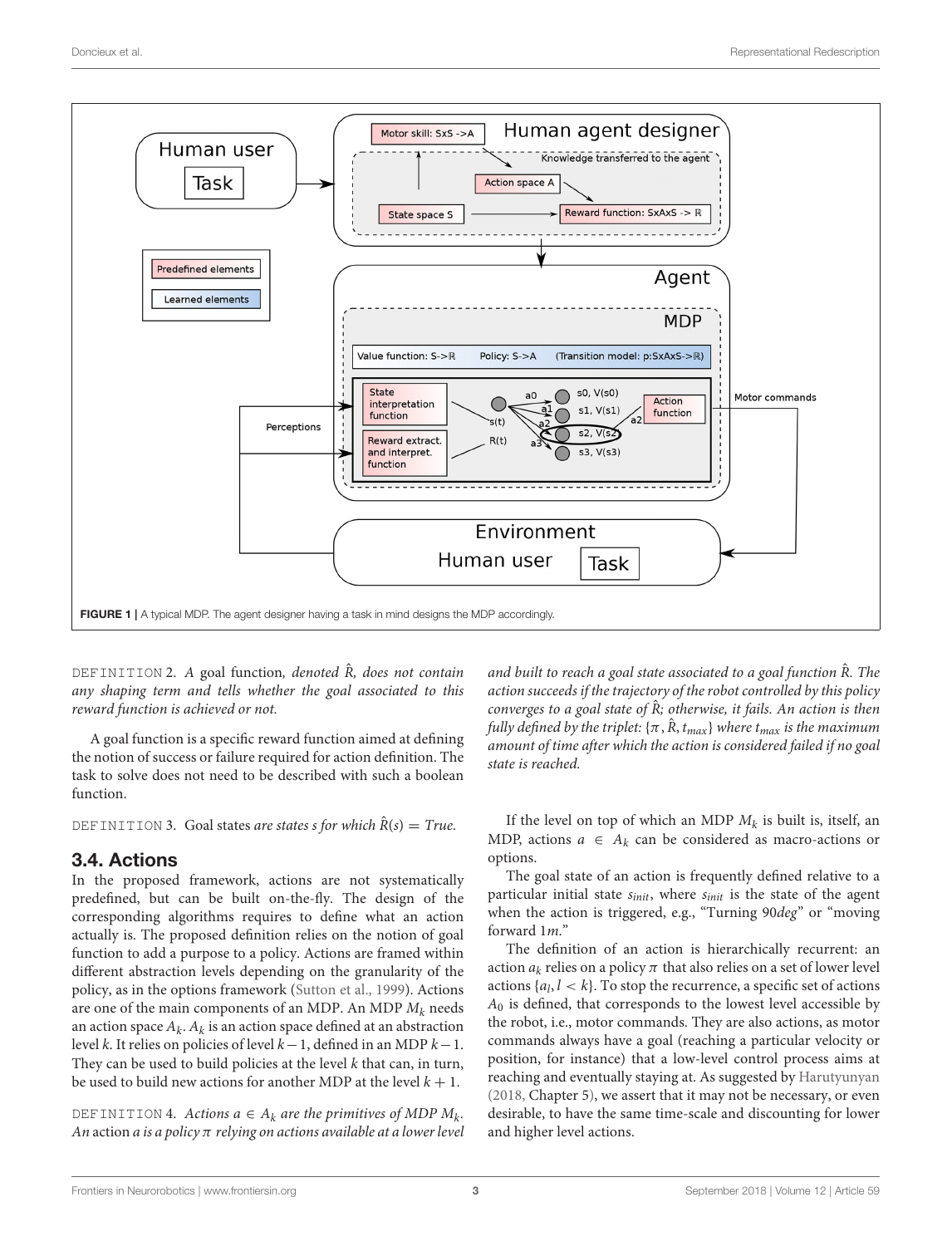

## <span id="page-3-0"></span>3.5. Representational Redescription

In the proposed framework, open-ended learning needs to build MDPs on-the-fly, including the state and action spaces. Considering that the process starts from initial state and action spaces  $(S_0, A_0)$ , this particular feature is captured by the concept of representational redescription.

DEFINITION 5. A representational redescription process is a process that builds the state and action spaces enabling the definition of an MDP able to (1) solve a given task defined by observed reward values (2) in a particular domain and (3) with a particular decision or learning process. To this end, it relies on the representations of states and actions that have been previously acquired and can thus be described as a process transforming existing representations into new ones that are more fitted to the context.

## 3.6. Motor Skills: Controlling Transitions Between States

In an MDP, the set of provided actions is built to allow the robot to move in the state space. If a state space is built on-the-fly, the agent should be able to control it and move from one state to another. With the proposed definitions, the open-ended learning process needs to build actions to reach each part of the state space. The notion of motor skill is defined to capture this process.

DEFINITION 6. A motor skill *is an action generator*:  $\xi_k$ :  $S^{(i)}$   $\times$  $S^{(g)} \to A_k$ , where  $S^{(i)}, S^{(g)} \subset S_k^2$ . It is an inverse model defined in